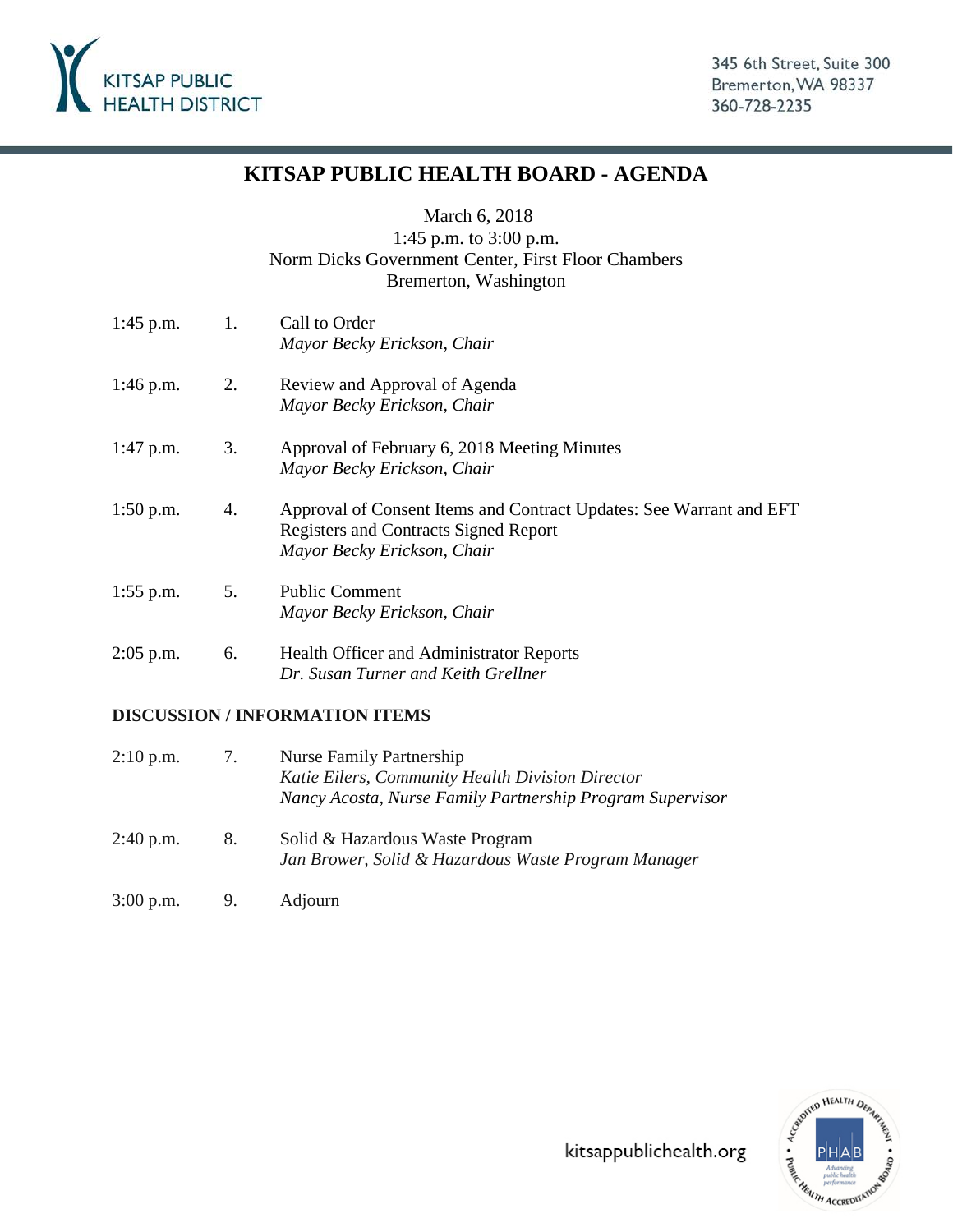# **KITSAP PUBLIC HEALTH BOARD MEETING MINUTES Regular Meeting February 6, 2018**

The meeting was called to order by Board Chair, Mayor Becky Erickson at 1:46 p.m.

# **REVIEW AND APPROVE AGENDA**

There were no changes to the agenda.

### **BOARD MEETING MINUTES**

Commissioner Rob Gelder moved and Commissioner Charlotte Garrido seconded the motion to approve the minutes for the January 2, 2018, regular meeting. Mayor Kol Medina abstained. The motion was approved unanimously.

# **CONSENT AGENDA**

The February consent agenda included the following contracts:

- 1516 Amendment 2 (1787), *WA State Department of Ecology, Hood Canal Regional Septic Loan Program*
- 1756, *Kitsap Mental Health Services, Kitsap Connect*
- 1762, *Spectra Labs, Kitsap LLC, PIC Lab Analysis*
- 1790, *Washington State Association of Local Public Health Officials, Medicaid Match*

Commissioner Garrido moved and Mayor Rob Putaansuu seconded the motion to approve the consent agenda, including the Contracts Update and Warrant and Electronic Funds Transfer Registers. The motion was approved unanimously.

# **PUBLIC COMMENT**

There was no public comment.

# **HEALTH OFFICER/ADMINISTRATOR'S REPORT**

#### Health Officer Update:

Dr. Susan Turner, Health Officer, informed the Board that Keith Grellner, Administrator, was attending the Leader-to-Leader meeting, but noted that his Administrator's Report was included in their Board packets.

Next, Dr. Turner provided the Board with an update on the NW Family Medical Residency program. She explained that the Residency will begin accepting residents in July of 2018 and is completing recruitment efforts this week. Additionally, the Health District has been working with the Residency to develop public health training and experiences for the residents that also includes visiting community organizations, such as food banks.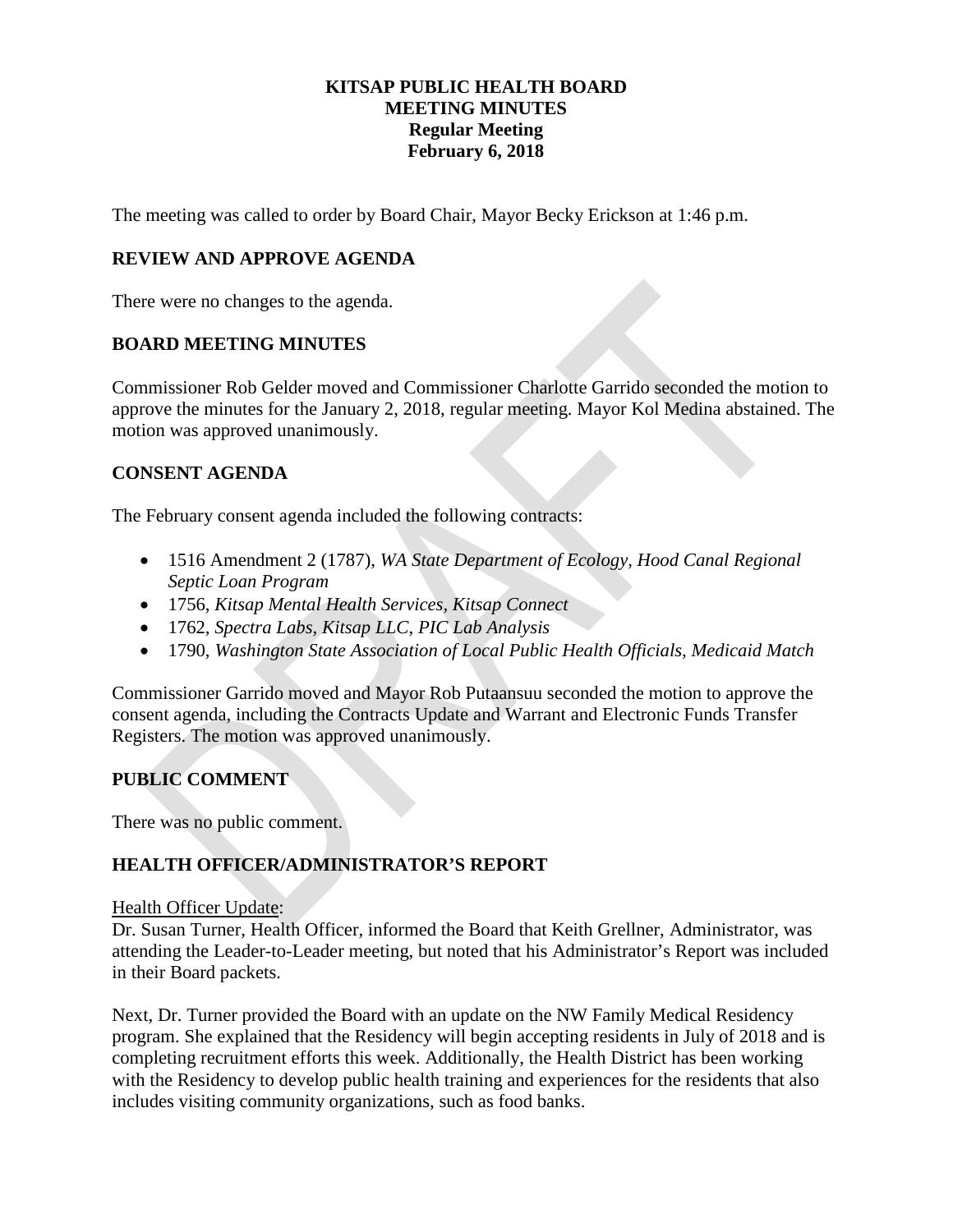Kitsap Public Health Board Regular Meeting February 6, 2018 Page 2 of 7

Mayor Greg Wheeler asked if this was the program CHI Franciscan/Harrison Medical Center was developing. Dr. Turner confirmed that this is the same program.

Next, Dr. Turner provided the Board with an update on influenza in Kitsap County. She explained that there is a lot of flu testing occurring in urgent cares and emergency departments. She said this year's flu trends appear to be similar to last year's. There have been nine flu-related deaths, and nine flu outbreaks in long term care facilities, in Kitsap County. She said there is also an elevated number of positive tests for respiratory syncytial virus (RSV), which aligns with the state's data. She noted that, even if flu season is at its peak, there are still other viruses circulating and to continue precautionary measures such as washing hands and covering your mouth when coughing.

Mayor Erickson said, from her perspective, this flu season seems worse than usual and asked Dr. Turner what her feelings are on the matter. Dr. Turner said that she agrees that she is seeing a lot of sick people as well, however the trends are very similar to last year.

Commissioner Gelder added that it may be that more people are self-diagnosing and staying home rather than going into the emergency department, and therefore their cases are unreported. Dr. Turner agreed and said that aligns with the Department of Health messaging about how to care for yourself and your family when you have the flu, and urging people to stay home if their symptoms are not severe. This reduces the overuse of emergency departments.

There was no further comment.

# **RESOLUTION 2018-01, APPROVING UPDATES TO KITSAP PUBLIC HEALTH BOARD BYLAWS.**

Dr. Turner reminded the Board that Health District staff had presented a draft of updated Board bylaws at the January meeting. She said Commissioner Garrido had asked staff to further clarify the Health Officer and Administrator roles and bring back a new draft. Dr. Turner explained that she and Mr. Grellner worked with Commissioner Garrido to draft updated bylaws for the Board's consideration.

Commissioner Garrido commented that, as the person who requested the changes, she was pleased with the new version of the bylaws and is ready to make a motion for approval.

Commissioner Garrido moved and Commissioner Gelder seconded the motion to approve Resolution 2018-01, Approving Updates to Kitsap Public Health Board Bylaws. The motion was passed unanimously.

There was no further comment.

# **2017 WATER QUALITY REPORT PRESENTATION**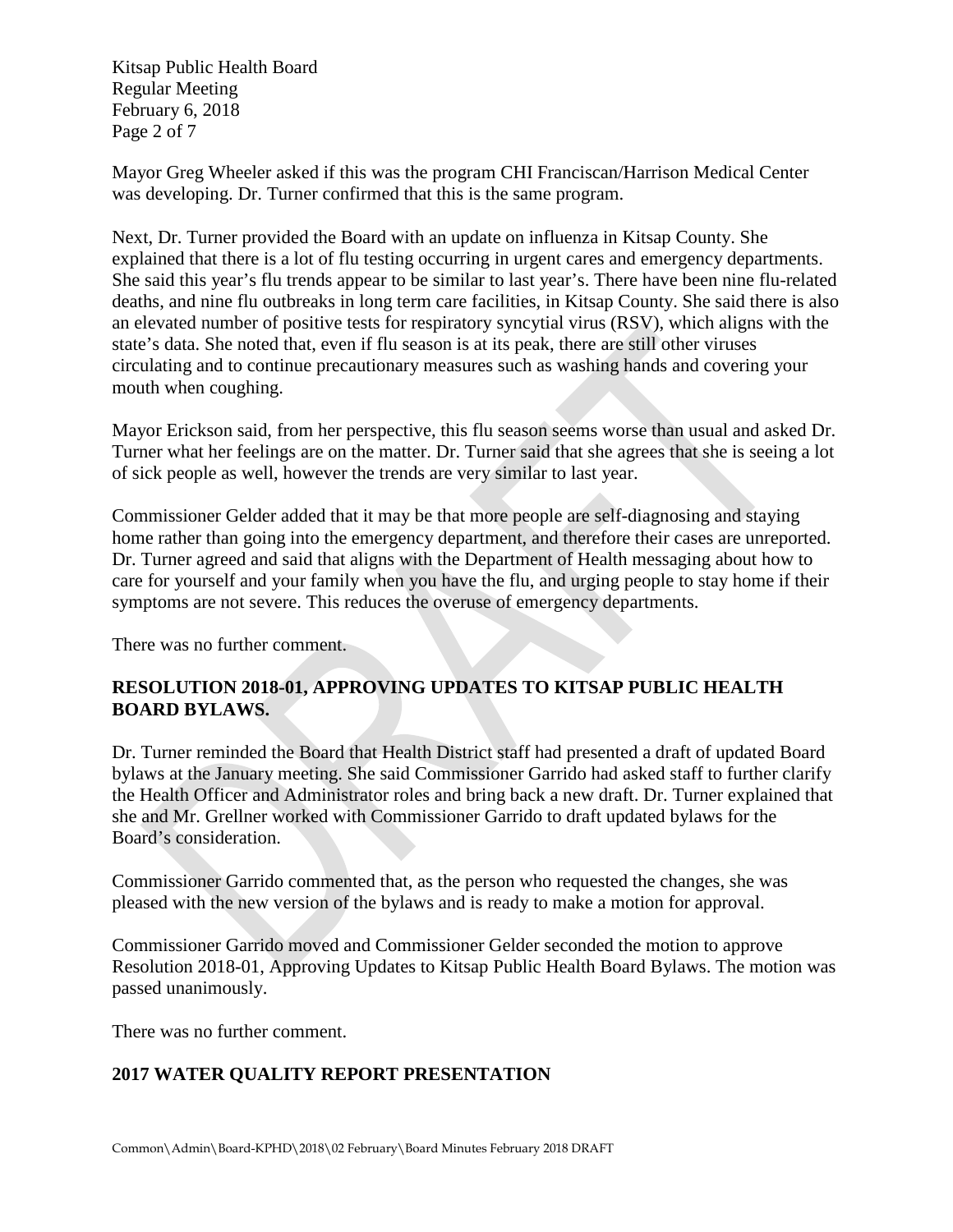Kitsap Public Health Board Regular Meeting February 6, 2018 Page 3 of 7

Mr. John Kiess, Environmental Health Director, approached the Board regarding the 2017 Water Quality Report. He introduced Grant Holdcroft, new Program Manager of the Pollution Identification and Correction Program (PIC), who has worked for the Health District since 1996. He also introduced the PIC staff and thanked them for their vital work.

Mr. Kiess provided an overview of the PIC program and gave a presentation about the 2017 Water Quality Report. Each year, the Health District's PIC program releases an annual report summarizing the previous year's water quality monitoring and clean-up work results. The 2017 Annual Water Quality Report has recently been completed and will be publicly released after this Board meeting. The report introduction with links to each watershed segment, is available on the Health District's website at:

www.kitsappublichealth.org/environment/files/reports/2017/Intro.pdf.

He said that the report is quite lengthy and very large in size, so a hard copy of the report was not included in the Board packet.

Most of the Health District's water quality monitoring and clean-up work is funded through Clean Water Kitsap, Kitsap County's storm water utility, along with periodic supplemental funds through temporary federal and state grants. Recently, the City of Poulsbo has partnered with the District to perform some monitoring (streams and storm water outfalls) work in the Liberty Bay watershed area by the City.

He said the notable findings of the 2017 Annual Water Quality Report include, but were not limited to, the following:

- Fecal bacteria levels were reduced or held stationary in 60% of targeted water bodies;
- 61 of 66 (92%) streams had an improving or stationary long term statistical trend;
- 56 of 62 (90%) marine water stations met standards;
- 21 of 66 (32%) stream monitoring stations met standards; and

The number of streams with Public Health Advisories due to extremely elevated fecal coliform bacteria (FC) levels during summer months was unchanged from 2016 (5 streams).

Commissioner Gelder noted the Health District would discontinue its marine water monitoring in 2018, but asked if the state still monitors it. Mr. Kiess confirmed this and said the Washington State Department of Health monitors the water quality in any approved shellfish area.

Mayor Erickson asked if Mr. Kiess could speculate about the pollution in Lofall Creek. Mr. Kiess said the Health District speculates the cause of pollution to be wildlife, because staff have visited every property, tested every septic system around Lofall Creek and have been unable to identify a human source of pollution.

Mayor Medina asked if the Health District PIC program partners with the Bainbridge Island program. Mr. Kiess said that they currently do not partner on any work, and the Health District's PIC program is funded by Clean Water Kitsap which focuses on the unincorporated areas of Kitsap County. He also noted that the Health District will contract work with the cities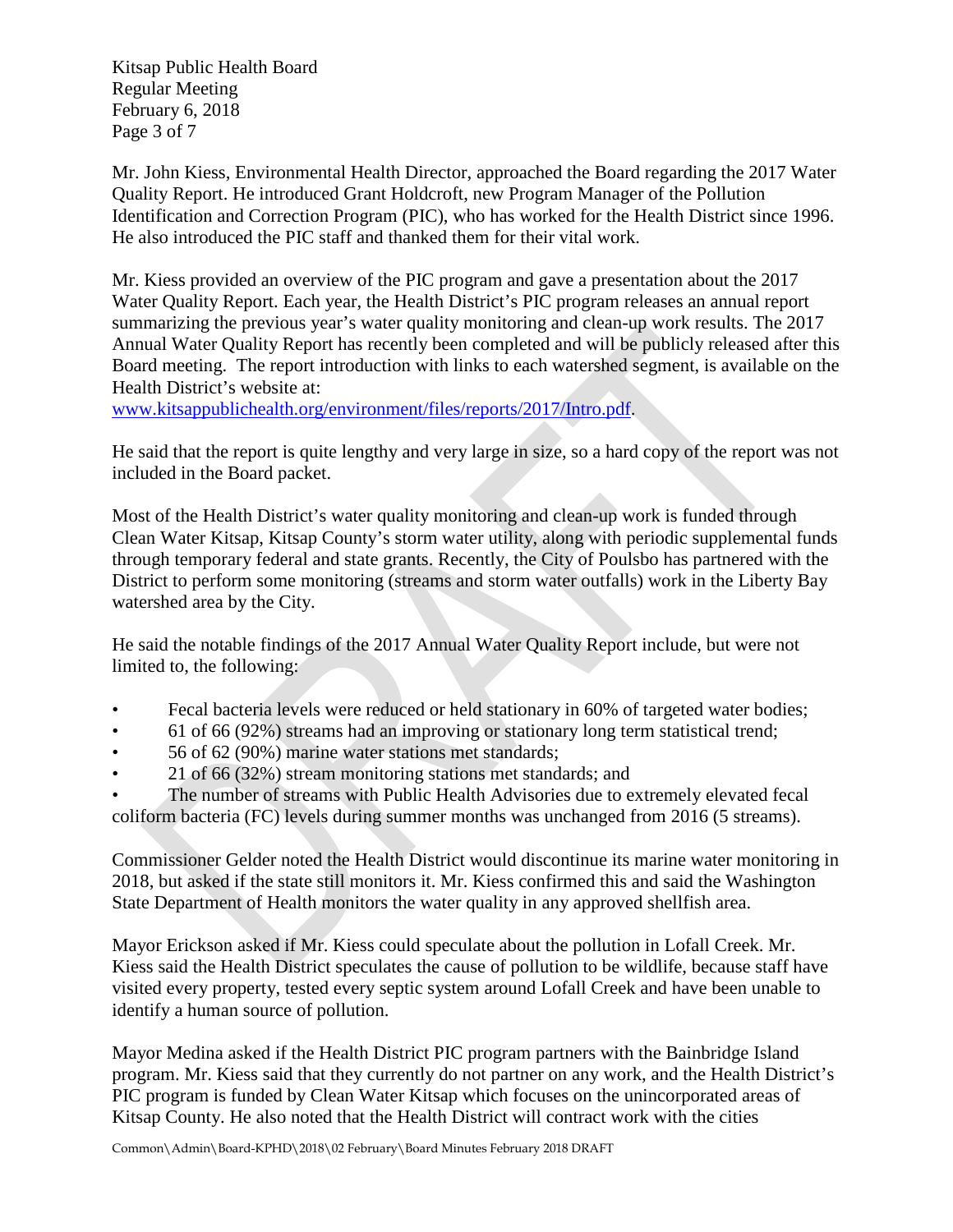Kitsap Public Health Board Regular Meeting February 6, 2018 Page 4 of 7

individually when there is a need. Additionally, Mayor Medina asked if Mr. Kiess felt that the Bainbridge Island water program was valuable. Mr. Kiess said that he did not know enough details about Bainbridge's program to have an opinion, but that assessing water quality is an important function of public health and is valuable to the community.

Commissioner Ed Wolfe asked for Mr. Kiess' best guess as to why there are fewer streams meeting standards in 2017 than in 2016. Mr. Kiess said he first suspected it was a record rainfall year, which can cause pollutants to run into the water. However, he said staff did a data analysis and found that there was not a significantly larger amount of rainfall in 2017. He explained that bacteria are wildly unpredictable and levels can vary over the span of a few minutes.

Commissioner Gelder asked what level of coordination and accountability the Health District has with other entities during pollution events such as sewage spills. He noted two recent spills at the local navy bases. Mr. Kiess said the Health District has a good relationship with the Navy, and said they typically report spills to the Health District in a timely fashion to allow time for public notification. He also said the Health District has good relationships with most sewage purveyors who call the Health District 24/7 to report an incident and coordinate a response. Commissioner Gelder added that there seems to be a lot of ambiguity about source and volume in some sewage spill announcements. Mr. Kiess agreed and said it can be difficult to get all the details from a large agency.

Commissioner Gelder noted the ability to identify sources of contamination are dependent on the types of testing available. He asked what additional tools might be needed for better testing and what the associated costs might be. Mr. Kiess said the Environmental Protection Agency (EPA) has sponsored a microbial source tracking sampling source program without charge for the Health District for the past few years. He also said the Health District has a partnership with the University of Washington, to identify emerging chemicals of concern, such as caffeine, that only a human would digest, for a couple hundred dollars per sample. He explained that the Health District is evaluating these tools over time to see if they are beneficial and there is a good return on investment.

Mayor Erickson commented that she was pleased to hear the Health District is conducting microbial source tracking. She asked if this method has been used at Lofall Creek. Mr. Kiess confirmed that the Health District is in the midst of a sampling regime at Lofall right now, and is applying this method to streams with higher pollution levels. Additionally, Mayor Erickson commented that there are a few areas of standing water that attract birds and overflow during heavy rainfall.

Commissioner Gelder asked if the sampling over time includes large storm events. Mr. Kiess confirms that it does.

Mayor Erickson asked the Health District to provide an update on Lofall Creek in about six months.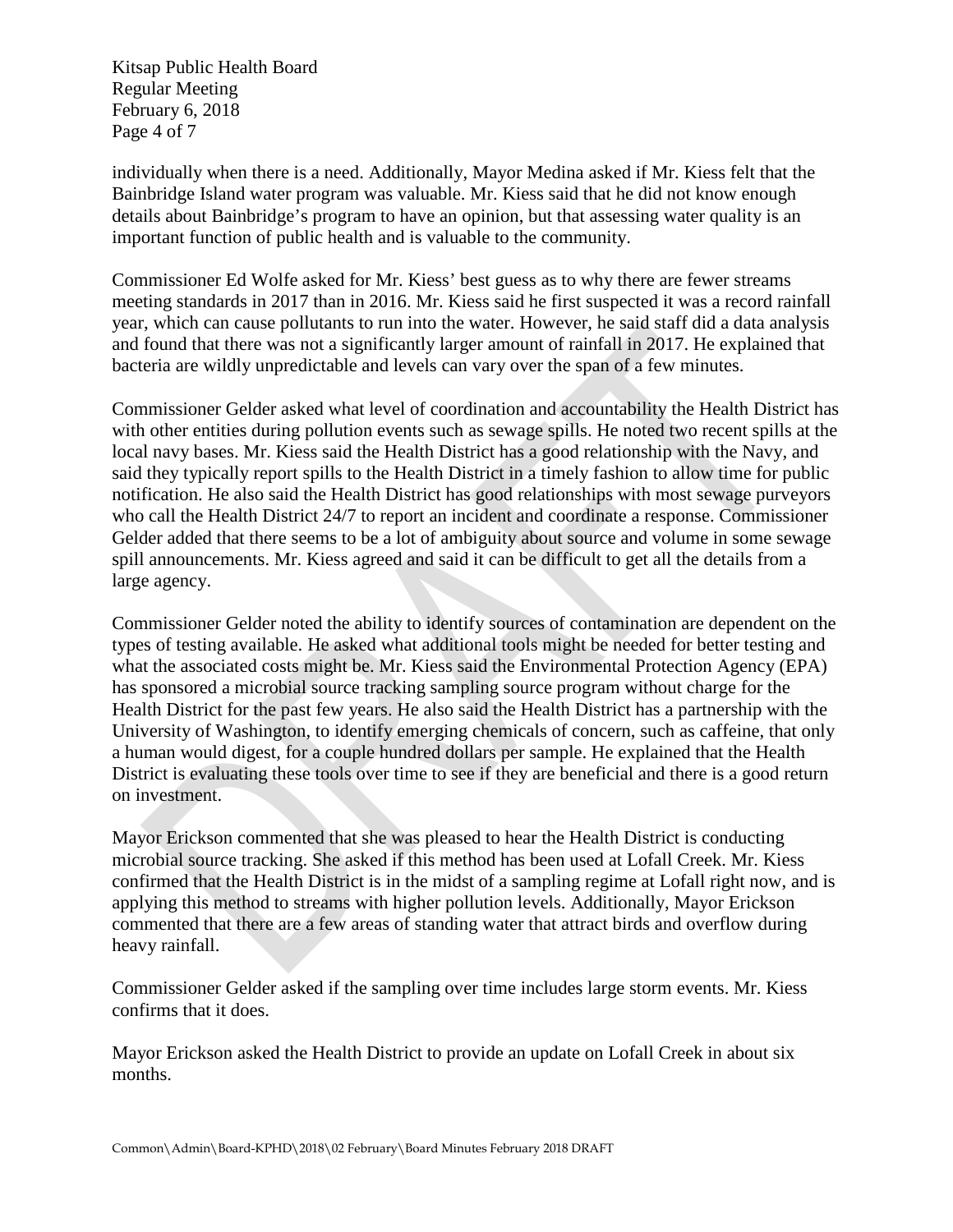Kitsap Public Health Board Regular Meeting February 6, 2018 Page 5 of 7

Commissioner Garrido commented that it would be valuable for the Board to hear more about lakes, and lake management districts, especially in relation to the work done at Long Lake. Mr. Kiess agreed and said the Health District does a trophic assessment at lakes to determine their lifecycle, and that Long Lake has been a lake with consistent algae issues. He explained that the Lake Management District will need to monitor the lake but said ongoing funding will be a challenge. Commissioner Garrido also said that a lake management district provides an opportunity for education.

Mayor Wheeler asked if the Long Lake repair project, and chemical treatment, were funded by a grant. Mr. Kiess said it was originally funded by a grant, but he also noted that Kitsap Lake has had similar nutrient issues. He explained that the Health District may use the same method on Kitsap Lake as Long Lake. Mayor Wheeler also asked where the funding for long Lake's program came from. Commissioner Gelder explained that it had previously been funded by the state capital budget, but said that funding stream no longer exists. Mr. Kiess further explained that property owners now pay into a lake management district to fund monitoring and restoration efforts.

There was no further comment.

# **SCHOOL TECHNICAL ADVISORY COMMITTEE – STATUS UPDATE**

Mr. Jim Zimny, Environmental Health Assistant Director, provided the Board with an update on the School Technical Advisory Committee.

He reminded the Board that, in July of 2015, the Board's Policy Committee supported Health District recommendations to build and strengthen our School Health and Safety Program to fully comply with WAC 246-366, Primary and Secondary Schools, especially the aspect of the Health District conducting periodic health inspections of public and private K-12 schools (see WAC 246-366-040(2)(b)). The Policy Committee directed the Health District to coordinate this effort through the local school district superintendents.

Mr. Zimny said that, following the recommendations of the Policy Committee, Dr. Turner started including a discussion of the school health inspection requirements during her regular meetings with each superintendent. In the fall of 2017, the Health District reached out to the superintendents of the five local districts and two private schools to recruit representatives to participate on a technical advisory committee stakeholder group. The product of this outreach effort evolved into a School Technical Advisory Committee (STAC) that includes representatives from all five Kitsap school districts and one private school. The goals of the STAC are to examine the state school health and safety rules; determine what inspections may already be routinely performed by other agencies and how these inspections may or may not satisfy parts of the school rules; and to develop a thoughtful, risk-based inspection program that is beneficial to school officials, teachers, and students and meet the intent of the state school rules.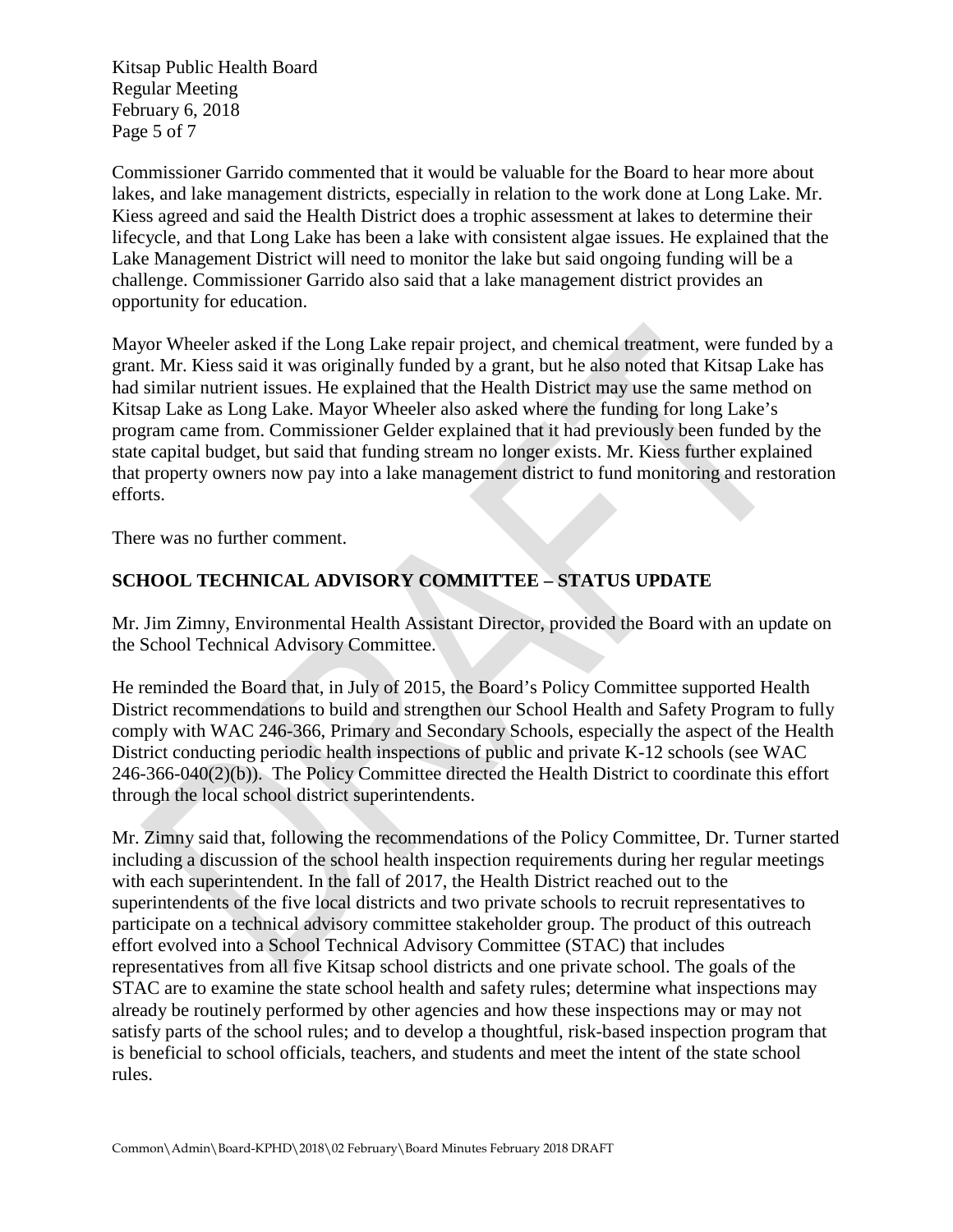Kitsap Public Health Board Regular Meeting February 6, 2018 Page 6 of 7

Mr. Zimny explained that the school districts expressed concerns about health inspectors, and fears that they would be shut down, but Dr. Turner and Mr. Zimny assured schools during the first STAC meeting that a school would not be shut down unless it posed an imminent health hazard. He believes that the Health District has developed some partnerships and trust with the school districts through the first couple of meetings so far.

Additionally, Mr. Zimny noted that the Health District was directed by the Board to determine what other inspections were occurring in schools. The Health District found that the only other routine inspections were done by the fire marshal. He also noted that the school districts' risk management pools also did periodic inspections.

Mr. Zimny said the next three STAC meetings will revolve around developing the inspection process. The Health District will conduct the first two years of inspections at no charge, beginning in October of 2018, but will use the trial run to determine what the costs of the program will be.

Mayor Erickson asked if this program will be funded out of the general fund during the first two years. Mr. Zimny confirmed and said the reason for not charging fees for the first two years is because the Health District doesn't yet know how long the inspections will take. He explained that the Health District staff have researched other programs, and their costs, in the state and shared this information with the school districts.

Commissioner Wolfe said he originally had reservations about this program because it might appear to some to be a program to collect extra revenue. However, he said, the Health District's message of safety in schools, has resonated with the school districts, and he sees that this program has created partnerships. Mr. Zimny agreed and said that the Olympic Educational Service District's Workers Compensation team and the risk management pools are on board with this program and asked to join Health District staff on their inspections.

Mayor Erickson asked how the Health District has been reaching out to the numerous private schools in the county. Mr. Zimny said he contacted the two largest private schools to be representatives for the larger group. He said a representative of one of the schools came to the second STAC meeting and had some concerns, but is now supportive of the program. Additionally, that representative offered to reach out to the Northwest Association of Independent Schools and invite them to attend the STAC meetings. He stressed the importance of having their voice at the table while the committee designs the program.

There was no further comment.

# **DISPLAY OF FOOD INSPECTION FORMS – UPDATE**

Mr. Zimny, provided the Board with an update on changes to the food inspection forms and location on the website. He reminded the Board that the Policy Committee had discussed food establishment placarding at a recent meeting. The committee decided not to recommend placarding at this time, but to make food inspection reports more visible and meaningful to the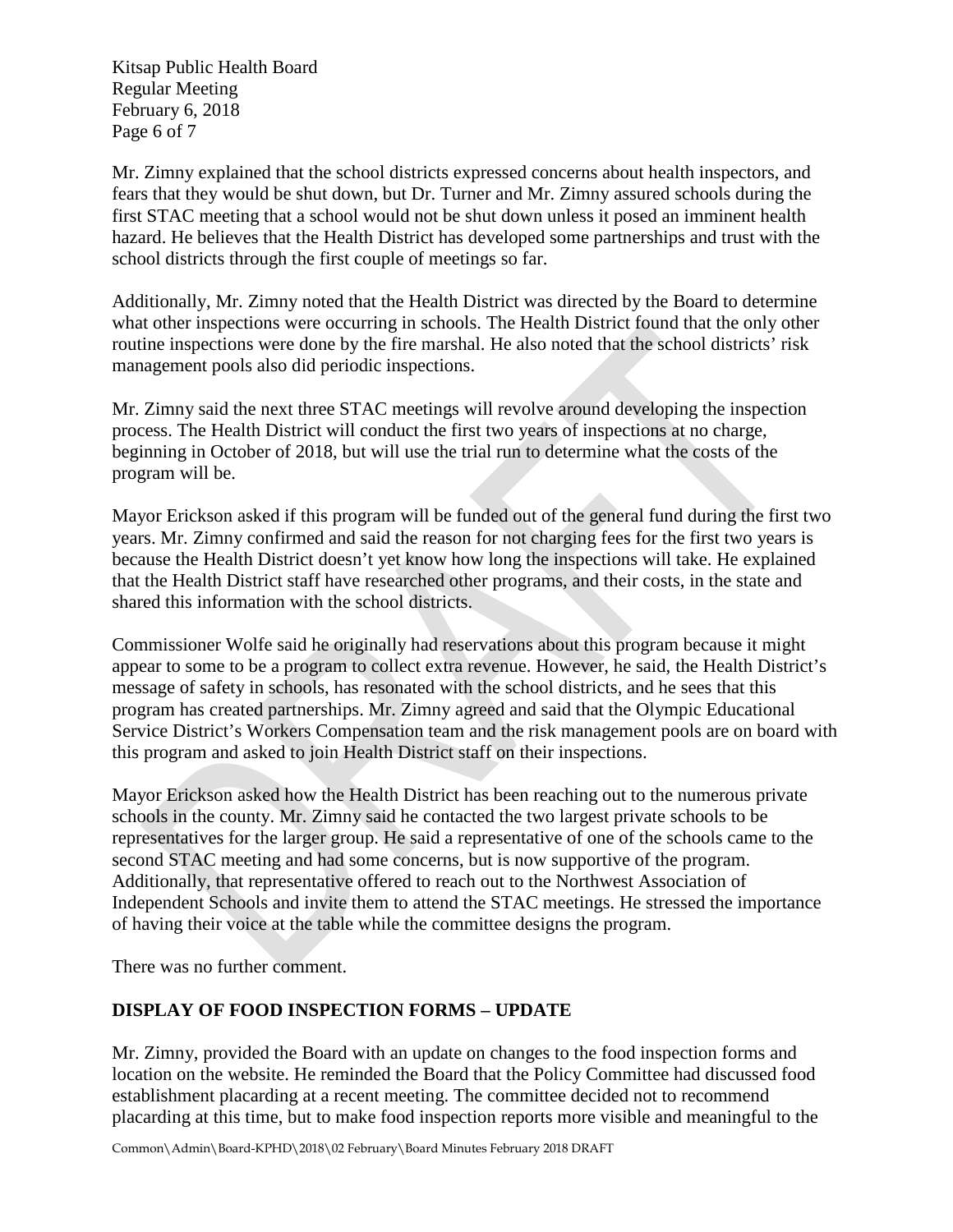Kitsap Public Health Board Regular Meeting February 6, 2018 Page 7 of 7

public. Mr. Zimny showed the Board how to find the food inspection reports on the website, which is now easier to find from the home page. He explained that the comments section has been moved to the top of a report, from the back page, which provides easier access to the findings of the inspection, rather than just the score. Additionally, Mr. Zimny said the Health District is working on an interactive map that will show a user all the food establishments near them with links to their inspection reports. This map will be mobile device-friendly to further facilitate use and access by the general public.

There was no further comment.

### **ADJOURN**

There was no further business; the meeting adjourned at 2:48 p.m.

#### **\_\_\_\_\_\_\_\_\_\_\_\_\_\_\_\_\_\_\_\_\_\_\_\_\_\_\_\_\_\_\_\_\_ \_\_\_\_\_\_\_\_\_\_\_\_\_\_\_\_\_\_\_\_\_\_\_\_\_\_\_\_\_\_\_ Becky Erickson Keith Grellner Kitsap Public Health Board Administrator**

**Board Members Present:** *Mayor* Becky Erickson; *Commissioner* Charlotte Garrido; Commissioner Rob Gelder, *Mayor* Kol Medina; *Mayor* Rob Putaansuu, *Mayor* Greg Wheeler, *Commissioner* Ed Wolfe.

**Board Members Absent:** *None.*

**Community Members Presen**t: Pam Hamon, *League of Women Voters - Kitsap*; Tad Sooter, *Kitsap Sun.*

**Staff Present:** Angie Berger, *Administrative Assistant, Administration;* Karen Bevers, *Communications Coordinator and Public Information Officer;* Kristina Bonsell, *Environmental Health Specialist 1, Water Pollution Identification and Correction;* Yolanda Fong, *Assistant Director, Community Health Division;* Grant Holdcroft, *Program Manager, Pollution Identification and Correction;* Karen Holt, *Program Manager, Human Resources;* Melissa Laird, *Manager, Accounting and Finance;* Anne Moen, *Environmental Health Technician 2, Water Pollution Identification and Correction;* Crystal Nuno, *Environmental Health Specialist 2-RS, Chronic Disease Prevention;* Ian Rork, *Environmental Health Specialist 1, Water Pollution Identification and Correction; Barbara Sykes, Intern, Public Health Emergency and Response;* Susan Turner, *Health Officer, Administration;* Jim Zimny, *Assistant Director, Environmental Health Division.*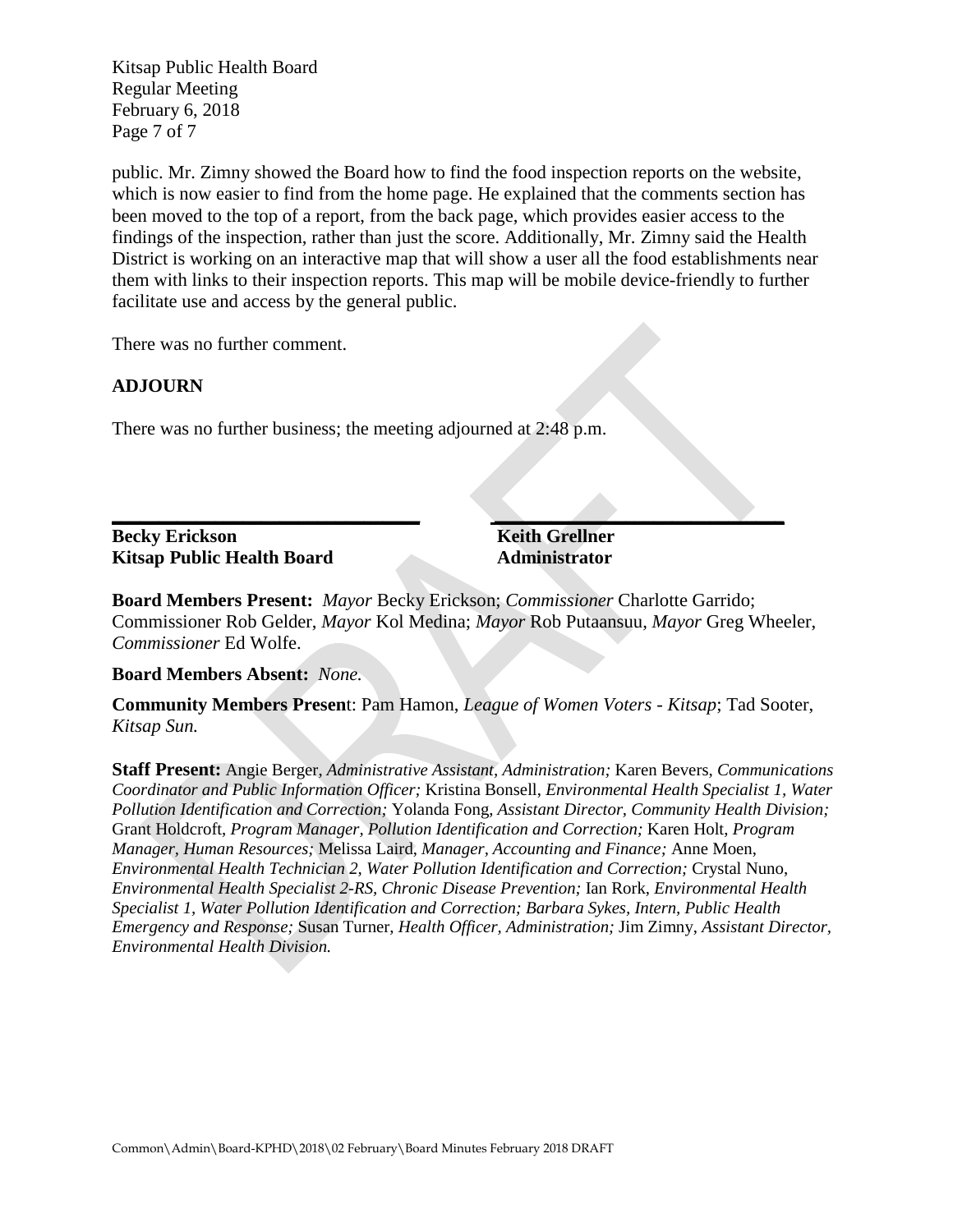

345 6th Street, Suite 300 Bremerton, WA 98337 360-728-2235

# MEMO

| To: | Kitsap Public Health Board |
|-----|----------------------------|
|-----|----------------------------|

**From:** Katie Eilers, RN, MSN, MPH, Director of Community Health

**Date:** March 6, 2018

**Re:** Nurse-Family Partnership Program

Nurse-Family Partnership (NFP) is an evidence-based, community health program that serves low-income women pregnant with their first child. Each new mom is partnered with a registered nurse early in her pregnancy and receives ongoing nurse home visits until her child reaches the age of 2. It is a life-transforming partnership, for the mom and her child. Nurse-Family Partnership helps families — and the communities they live in — become stronger while saving money for state, local and federal governments.

During your meeting today, we will provide an overview of NFP, outcomes of the program to date, plans for the future, and personal reflections about the program from a former NFP client.

NFP's goals are as follows:

- 1. Improve pregnancy outcomes by helping women engage in good preventive health practices, including thorough prenatal care from their healthcare providers, improving their diets, and reducing their use of cigarettes, alcohol and illegal substances.
- 2. Improve child health and development by helping parents provide responsible and competent care.
- 3. Improve the economic self-sufficiency of the family by helping parents develop a vision for their own future, plan future pregnancies, continue their education and find work.

Kitsap Public Health District began implementing NFP in July 2012 as part of a regional team with Jefferson County Public Health.

# **Recommended Action**

None --- for information and discussion only.

Please contact me at (360) 728-2224 or [katie.eilers@kitsappublichealth.org](mailto:katie.eilers@kitsappublichealth.org) with any questions or comments.



kitsappublichealth.org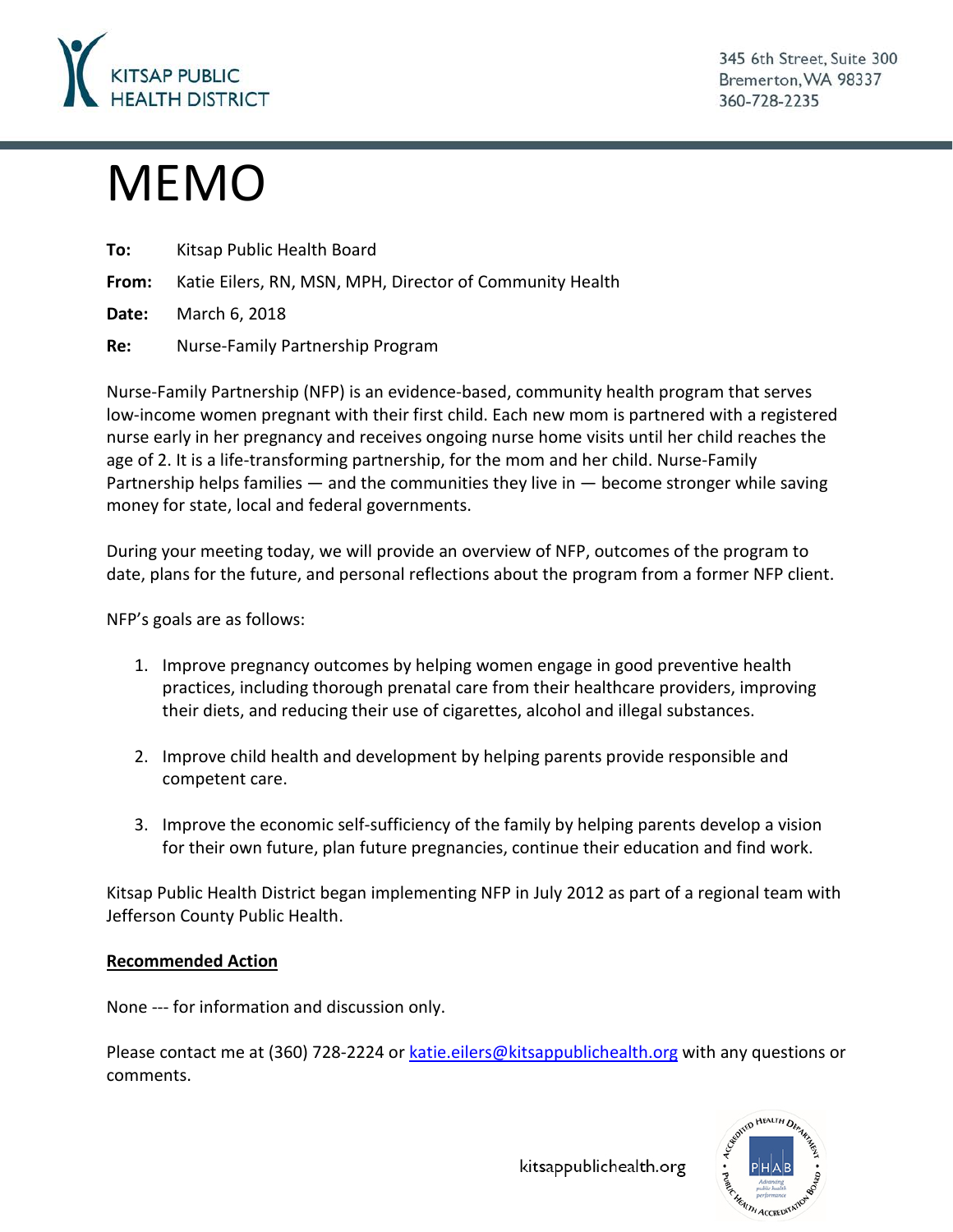

# MEMO

| To:   | Kitsap Public Health Board                                         |
|-------|--------------------------------------------------------------------|
| From: | Jan Brower, BA, MA, RS, Program Manager, Solid and Hazardous Waste |
| Date: | March 6, 2018                                                      |
| Re:   | Solid and Hazardous Waste Program Overview and Highlights          |

The Solid & Hazardous Waste Program (SHW) enforces regulations that govern the handling, treatment, storage, transportation, and disposal of solid and hazardous waste in Kitsap County. These regulations include both local Health Board ordinances and Washington State Department of Ecology codes. Additionally, SHW work is included in, and coordinated with, the Kitsap County Comprehensive Solid Waste Management Plan (KCCSWMP), 1999 Edition.

During today's meeting, I will brief the Health Board about SHW work efforts and recent highlights and accomplishments.

A summary of major SHW duties and respective legal mandates/authorities is contained in Attachment 1. A list of links to applicable regulations listed in Attachment 1 are contained at the end of this memo. Attachment 1 also identifies a list of duties that have been temporarily discontinued or reduced due to state funding cuts in mid-2017.

SHW is comprised of a variety of program areas. These program areas include:

- Solid and Hazardous Waste Regulation policies and procedures Secure Medicine Return Regulation (SMR) Solid Waste Complaint Response Homeless response coordination Kitsap Nuisance Abatement Team (KNAT)
- Hazardous Sites and Closed and Abandoned Landfill (39) Management and Oversight Gorst Creek Landfill Restoration Project
- Small Quantity Generator (SQG) Business Assistance Program-Local Source Inspections – 286 business Technical Assistance visits during 2017 EnviroStars Business Incentive Program
- Solid Waste Permitting Closed and Operating Landfills (5) SW Handling Facilities (13) Conditionally Exempt Facilities (17)



kitsappublichealth.org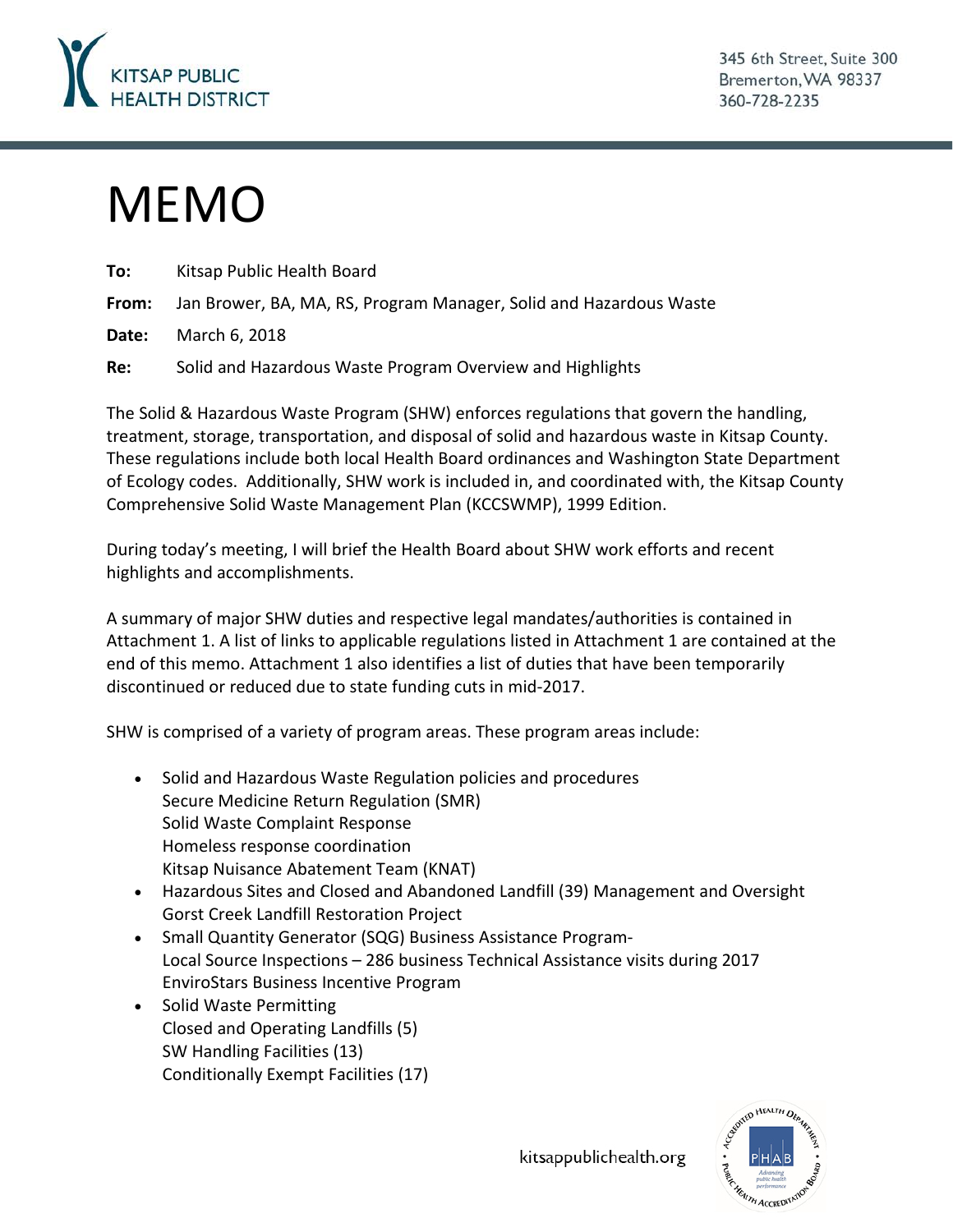Memo to Kitsap Public Health Board – Solid and Hazardous Waste Program Overview and Highlights March 6, 2018 Page 2

• Illegal Drug Lab Response, Assessment and Decontamination

SHW also develops various program policies and procedures, factsheets, and brochures. These materials assist the regulated community in complying with the various regulations and provide educational information to the public.

Information about SHW services is available on our website at <http://kitsappublichealth.org/environment/garbage.php> .

#### **Recommended Action**

None --- for information and discussion only.

Please contact me at (360) 728-2310, or [jan.brower@kitsappublichealth.org](mailto:jan.brower@kitsappublichealth.org) with any questions or comments.

Attachment 1 - SHW Program Activities/Legal Authorities

Links to Applicable Regulations:

RCW 70.05 – [Local Health Departments, Boards, Officers -](http://apps.leg.wa.gov/RCW/default.aspx?cite=70.05) Regulations RCW 70.95 – [Solid Waste Management –](http://apps.leg.wa.gov/RCW/default.aspx?cite=70.95) Reduction and Recycling RCW 70.95J – [Municipal Sewage Sludge -](http://app.leg.wa.gov/rcw/default.aspx?cite=70.95J) Biosolids WAC 173-350 – [Solid Waste Handling Standards](http://apps.leg.wa.gov/WAC/default.aspx?cite=173-350) WAC 173-304 – [Minimum Functional Standards for Solid Waste Handling](http://apps.leg.wa.gov/WAC/default.aspx?cite=173-304) WAC 173-303 – [Dangerous Waste Regulations](http://apps.leg.wa.gov/WAC/default.aspx?cite=173-303) [Kitsap Public Health Board Ordinance 2010-1 –](http://kitsappublichealth.org/environment/files/regulations/swregs.pdf) Solid Waste Regulations [Kitsap Public Health Board Ordinance 1999-14 –](http://kitsappublichealth.org/environment/files/regulations/rodent_regs.pdf) Rodent Control Regulations Kitsap Public Health Board Ordinance 2005-7 – [Decontamination and Assessment of Illegal Drug](http://kitsappublichealth.org/environment/files/regulations/drug_lab_ordinance.pdf)  [Manufacturing or Storage Sites](http://kitsappublichealth.org/environment/files/regulations/drug_lab_ordinance.pdf)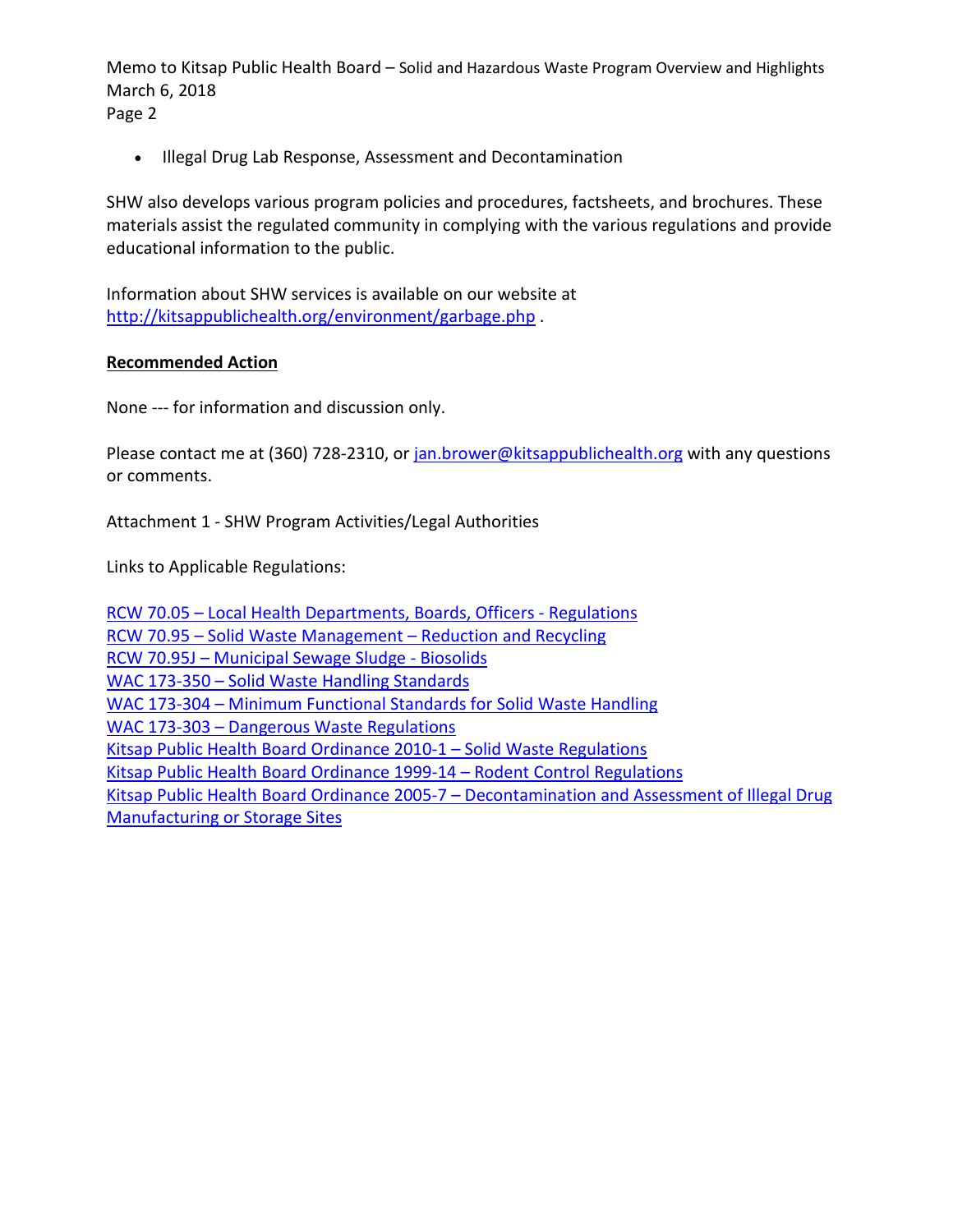#### ATTACHMENT 1KITSAP PUBLIC HEALTH DISTRICT - SOLID AND HAZRDOUS WASTE PROGRAM ACTIVITIES AND LEGAL MANDATES/AUTHORITIES

| MARCH 6, 2018                                                  |                                                                                                                                                                                                                                                                                                                                                                                                                                                                                                |                   |                                             |                                 |                |  |  |
|----------------------------------------------------------------|------------------------------------------------------------------------------------------------------------------------------------------------------------------------------------------------------------------------------------------------------------------------------------------------------------------------------------------------------------------------------------------------------------------------------------------------------------------------------------------------|-------------------|---------------------------------------------|---------------------------------|----------------|--|--|
| <b>Program Activity</b>                                        | <b>Activity Description</b>                                                                                                                                                                                                                                                                                                                                                                                                                                                                    | <b>RCW</b>        | <b>WAC</b>                                  | <b>KPHB Ordinance</b>           | <b>KCCSWMP</b> |  |  |
| Solid and Hazardous Waste Complaint Response and               | Respond, investigate, and abate ~550 complaints/yr including                                                                                                                                                                                                                                                                                                                                                                                                                                   | <b>RCW 70.95</b>  | WAC 173-350,                                | KPHB Ord. 2010-1                | Yes            |  |  |
| Enforcement                                                    | premises violations, illegal dumping, hazardous waste spills, sharps                                                                                                                                                                                                                                                                                                                                                                                                                           |                   | 173-304                                     |                                 |                |  |  |
|                                                                | waste dumping, homeless encampment sites, Kitsap Nuisance                                                                                                                                                                                                                                                                                                                                                                                                                                      |                   |                                             |                                 |                |  |  |
|                                                                | Abatement Team sites                                                                                                                                                                                                                                                                                                                                                                                                                                                                           |                   |                                             |                                 |                |  |  |
| Respond to and investigate rodent complaints                   | Enforce rodent control regulations                                                                                                                                                                                                                                                                                                                                                                                                                                                             | RCW 70.05, 70.95  |                                             | KPHB Ord. 1999-14               | No             |  |  |
| Policy, Procedure, and Regulation Development                  | Develop and implement solid waste policies, procedures, regulations.                                                                                                                                                                                                                                                                                                                                                                                                                           | RCW 70.05, 70.95  | WAC 173-350,<br>173-304                     | KPHB Ord. 2010-1                | Yes            |  |  |
| <b>Interagency Coordination</b>                                | This activity consists or coordinating our activities with other agencies<br>with complimentary responsibilities to minimize duplication of effort,<br>improve consistency in the application of standards, and to ensure<br>that other agency actions are conducted in accordance with the<br>requirements. Including but not limited to SWAC, Landuse plan<br>reviews, commercial building clearances (concurrent review with<br>KCDCD), KNAT, MRW Coordinators, Ecology, and Quad County SW | <b>RCW 70.95</b>  | WAC 173-350                                 | KPHB Ord. 2010-1                | Yes            |  |  |
| Local Source Control (LSC) Business Technical Assistance       | group.<br>KPHD is delegated authority for enforcement of Small Quantity<br>Generator (SQG) requirements 270/year                                                                                                                                                                                                                                                                                                                                                                               | RCW 95.105        | WAC 173-303                                 | KPHB Ord. 2010-1                | Yes            |  |  |
| Solid Waste Handling Facility Permitting                       | Regulate 39 permitted facilities                                                                                                                                                                                                                                                                                                                                                                                                                                                               | <b>RCW 70.95</b>  | WAC 173-350                                 | KPHB Ord. 2010-1                | Yes            |  |  |
| <b>Biosolids Inspection and Report Review</b>                  | 6 Generators, 1 Land Application Site                                                                                                                                                                                                                                                                                                                                                                                                                                                          | RCW 70.95 J       | WAC 173-308                                 | <b>MOU Delegation</b>           | No             |  |  |
| Conditionally Exempt (CE) SW Facility Inspection and Oversight | Oversee 17 conditionally exempt facilities                                                                                                                                                                                                                                                                                                                                                                                                                                                     | <b>RCW 70.95</b>  | WAC 173-350                                 | KPHB Ord. 2010-1                | Yes            |  |  |
| Solid Waste Landfill Permitting                                | Regulate 4 closed municipal landfills and 1 active landfill                                                                                                                                                                                                                                                                                                                                                                                                                                    | <b>RCW 70.95</b>  | WAC 173-351,<br>WAC 173-304,<br>WAC 173-350 | KPHB Ord. 2010-1                | Yes            |  |  |
| Monitor Historic Closed and Abandoned Landfills                | 40 + closed and/or abandoned landfills development within 1.000 feet<br>is regulated and subject to KPHD regulations                                                                                                                                                                                                                                                                                                                                                                           | <b>RCW 70.95</b>  | WAC 173-304                                 | KPHB Ord. 2010-1                | Yes            |  |  |
| Illegal Drug Lab Response, Enforcement and Clean-up            | Consists of posting illegal drug labs, overseeing decontamination and<br>billing owners for costs.                                                                                                                                                                                                                                                                                                                                                                                             | RCW 64.44         | WAC 246-205                                 | KPHB Ord. 2005-7                | No             |  |  |
| <b>Biomedical Waste Regulation Enforcement</b>                 | Respond to complaints of imrpoper handling and provide infromation<br>to the regulated community                                                                                                                                                                                                                                                                                                                                                                                               | <b>RCW 70.95K</b> |                                             | WAC 480.70.426 KPHB Ord. 2010-1 | Yes            |  |  |
| Secure Medicine Return Regulation                              | require Pharmaceutical manufacturers to provide for the safe and<br>legal collection and disposal of unused/waste medicines. Oversee plan<br>implementation.                                                                                                                                                                                                                                                                                                                                   | Proposed          | Proposed                                    | KPHD Ord 2016-2                 | Yes            |  |  |
| Illicit Sharps Dumping Response                                | Respond immediately to reports of sharps dumped in the community                                                                                                                                                                                                                                                                                                                                                                                                                               | <b>RCW 70.95K</b> |                                             | WAC 480.70.426 KPHB Ord. 2010-1 | Yes            |  |  |
| <b>Public Records Request</b>                                  | Respond to all public records request as required by law.                                                                                                                                                                                                                                                                                                                                                                                                                                      | RCW 42.56         | Case Law                                    |                                 | No             |  |  |
| Blood Lead Level (BLL) Investigations                          | A reportable condition for which response is required under certain<br>circumstances                                                                                                                                                                                                                                                                                                                                                                                                           | RCW 26.44.030     | WAC 246.101                                 |                                 | No             |  |  |
| <b>School Inspection Program</b>                               | KPHD is currently working with schools to develop and implement a<br>school inspection program in accordance with the law. Tnhis program<br>will be performed by SHW staff and will consist of 0.25-0.5 FTE.                                                                                                                                                                                                                                                                                   | RCW 43.20         | WAC 246-366                                 |                                 | No             |  |  |
| Activites Temporarily Discontinued in 2017-2018 Due to State   |                                                                                                                                                                                                                                                                                                                                                                                                                                                                                                |                   |                                             |                                 |                |  |  |
| <b>Funding Cuts</b>                                            | Initial Investigations and Site Hazard Assessment Reporting (may Reporting for IIs and SHAs in accordance with Ecology guidelines and                                                                                                                                                                                                                                                                                                                                                          | RCW 70.105D       | Wac 173-340                                 |                                 | No             |  |  |
| be permanently discontinued)                                   | regulations. Investigations of spills and overseeing site clean-ups<br>continue with no funding.                                                                                                                                                                                                                                                                                                                                                                                               |                   |                                             |                                 |                |  |  |

litter Clean-up Road Crew, with no ID invesigations or enforcement

RCW 70.95 WAC 173-350 KPHB Ord. 2010-1 Yes

Low-Risk Illegal Dumping Investigation and Enforcement **Approximately 90/year are now referred directly** to Kitsap County